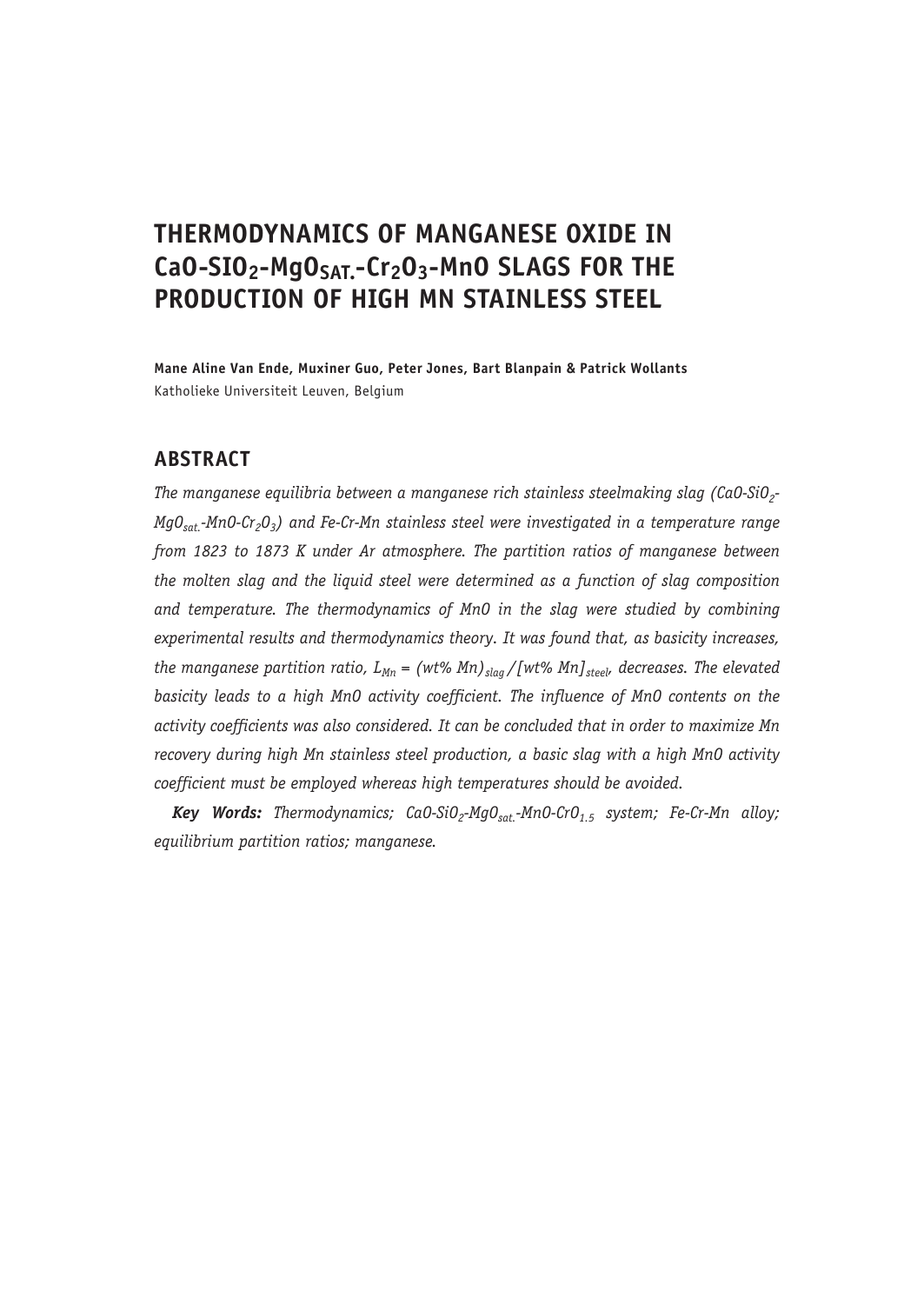# **INTRODUCTION**

In order to reduce the manufacturing cost of austenitic stainless steel, attempts are being made to substitute expensive Ni with a base alloying material. A Ni substitute must provide the new stainless steel with sound mechanical properties, high wear resistance, and at least the same corrosion resistance as traditional stainless steel (304 and 316 grades). Mn, one of the most widely used alloying elements in modern steel production, has been found to satisfy these requirements when used in combination with N, C and Cr [6, 12]. It is thus being considered as a substitute for Ni in austenitic stainless steel production. Of major concern to high-Mn stainless steel producers, however, is the substantial loss of Mn through oxidation and volatilization. It is therefore of fundamental as well as practical importance to evaluate to what extent the recovery of Mn can be optimized in high-Mn stainless steelmaking [2].

Since Mn distributes itself between the slag and metal phases in the refining process, Mn recovery depends on the thermodynamic properties of the slag and metal phases through the activities of MnO in the slag and that of Mn in the steel. Mn losses can be minimized by the use of slags with a high MnO activities at low concentrations of MnO. With respect to non-stainless steel slag, there are sufficient data available on the MnO activity [1, 4, 7, 9]. However, for the combination of MnO and CrO<sub>x</sub> in a slag, few studies have been made. Nevertheless, Garbers-Craig and Dippenaar [2] measured activitycomposition relations of MnO in MnO-CrO<sub>x</sub>-CaO-SiO<sub>2</sub>-containing melts at 1773 K under an oxygen partial pressure of  $10^{-8.99}$  atm by equilibrating slag samples with a Pt-Cr-Mn alloy. Their work is very useful for a better understanding of the behavior of MnO in slags containing both MnO and CrOx. However, their experimental conditions, i.e., absence of MgO, low slag basicity (wt%CaO/wt%  $SiO<sub>2</sub> = 0.2~1.0$ ), relatively low temperature (1773 K) and Pt-2.9~8.5 wt% Mn-0.7~4.1 wt% Cr as reference metal phase, are quite different from the high Mn stainless steelmaking practice. These measured data are therefore of limited applicability for the production of high Mn stainless steel in conditions similar to current stainless steelmaking practice.

In the present study, the Mn distribution between  $CrO<sub>1.5</sub>$  and MnO containing slags and Fe-18 wt% Cr-12 wt% Mn stainless steel are determined under an Ar atmosphere at temperatures ranging from 1823 to 1873 K. The goal is to establish a suitable slag composition and provide operational guidelines for the maximization of Mn yields in the high Mn stainless steel refining process. Thermodynamics of MnO in the high Mn stainless steelmaking slag (CaO-SiO<sub>2</sub>-MgO<sub>sat.</sub>-MnO-CrO<sub>1.5</sub>) were studied based on the combination of experimental results and thermodynamic calculations.

#### **THERMODYNAMIC BACKGROUND**

The reaction of Mn between molten slags and liquid stainless steel can be expressed as:

$$
Mn(l) + \underline{O}_{Fe} = MnO(l) \tag{1}
$$

$$
\Delta G_1^0 = -229589 + 63.74T\big(J/mole)\big)[11] \tag{2}
$$

with equilibrium constant

$$
K_1 = \frac{a_{MnO}}{a_{Mn} \cdot a_{\rho_{re}}} \tag{3}
$$

where  $a_{MnQ}$  and  $a_{Mn}$  are the activity of, respectively, MnO in the slag and Mn in the high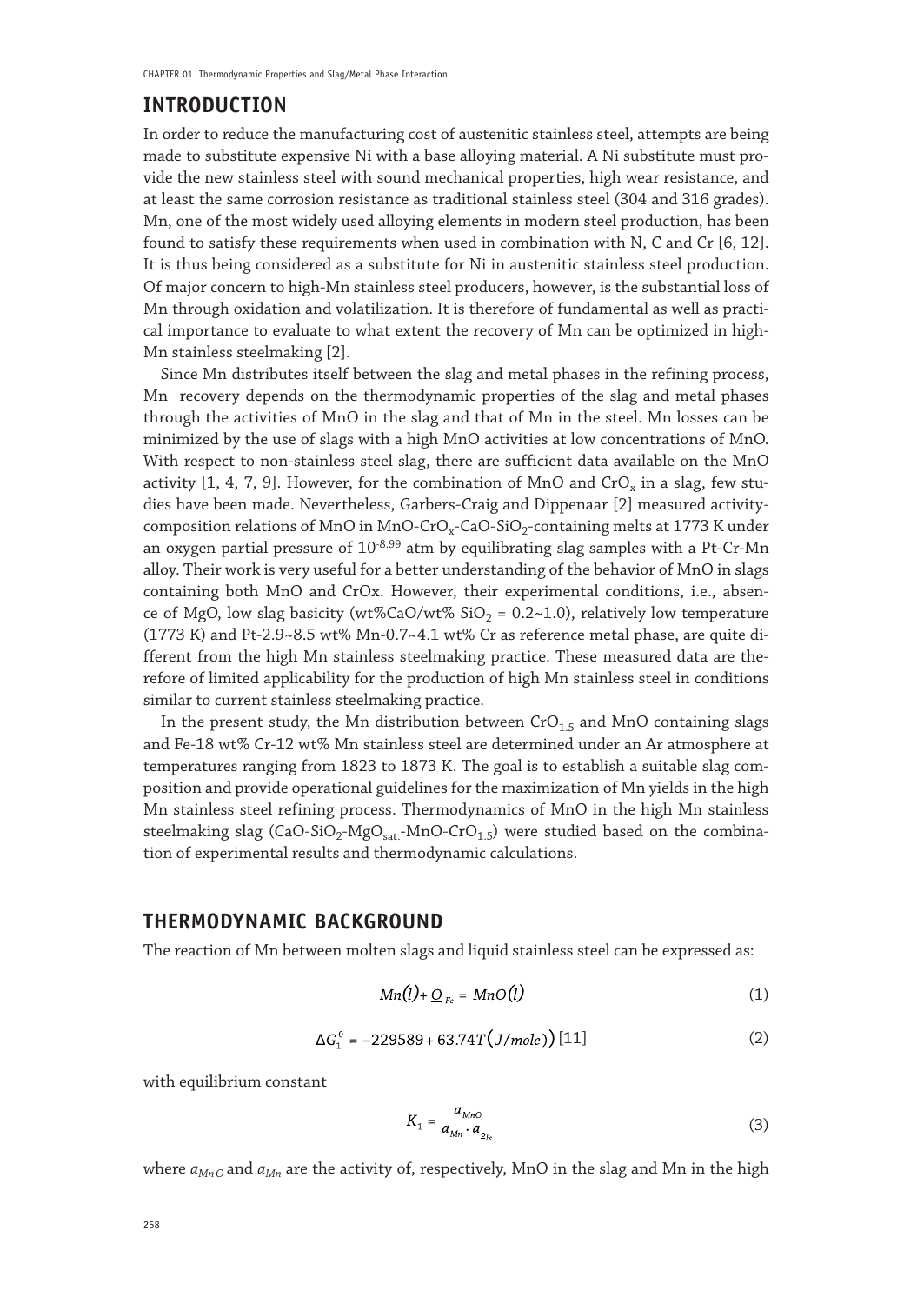Mn stainless steel. The standard states for MnO and Mn are taken as pure liquid MnO and pure liquid Mn at the experimental temperature.  $a_{0}$  is the activity of oxygen in liquid steel relative to the 1 wt% standard state. The oxygen activity coefficient with reference to the 1 wt% standard state ( $f_{o_n}$ ) can be calculated from available thermodynamic data [8] by the equation:

$$
\log f_{O_{F_o}} = e^{C_r}_0 \left[ wt\% Cr \right] + e^{Mn}_0 \left[ wt\% Mn \right] + e^O_0 \left[ wt\% O \right] \tag{4}
$$

where  $e_0^{c_r}$  = -0.09,  $e_0^{M_n}$  = -0.021 and  $e_0^0$  = -0.20 are the first-order interaction coefficients. Considering that  $a_{\underline{\mathrm{O}}_{F}}=f_{\underline{\mathrm{O}}_{F}}\left[wt\%O\right]$  ,  $a_{\underline{\mathrm{O}}_{F}}$  can be obtained by performing chemical analysis of the dissolved elements in the steel. The activity coefficient of MnO, γ*MnO*, is obtained by writing Equation (3) as a function of the oxygen and Mn activity coefficients in the high Mn stainless steel melt:

$$
Y_{MnO} = \frac{K_1 f_{Q_{F_e}} \left[ wt\%O \right] \cdot a_{Mn}}{X_{MnO}} \tag{5}
$$

where  $X_{MnO}$  is the mole fraction of MnO in the slag, and  $K_1$  is the equilibrium constant of Equation 1. The latter can be calculated from the standard reaction free energy of Reaction 1:

$$
K_1 = \exp\left(-\frac{\Delta G_1^0}{RT}\right) \tag{6}
$$

Due to the high concentration of Mn in the steel,  $a_{Mn}$  does not obey Henry's law; and the second order parameters and cross product terms in the Wagner formula [13] for γ*Mn* may not be neglected. Therefore, the relationship  $a_{Mn} = \gamma_{Mn}^0 X_{Mn} (X_{Mn})$ : mole fraction of Mn in the steel;  $\gamma_{Mn}^0$ : the activity coefficient of Mn at infinite dilution) does not apply, and no straightforward calculation of  $a_{Mn}$  is available. In the present study,  $a_{Mn}$  was obtained by using Thermo-Calc software the TCFE4 database [5].

The Mn partition ratio,  $L_{M_n}$ , is defined as the ratio of Mn (as MnO) in the slag to Mn in liquid steel:

$$
L_{Mn} = \frac{(wt\% \ Mn)_{slag}}{[wt\% \ Mn]_{steel}} \tag{7}
$$

This ratio can provide a practical way to evaluate the Mn distribution between slag and steel, and hence the Mn recovery during stainless steel refining.  $L_{Mn}$  can be experimentally obtained by measuring the Mn contents of slag and steel.

#### **EXPERIMENTAL**

A vertical tube furnace (GERO HTRV 100-250/18), which is heated by six U-shaped Super Kanthal 33 (MoSi<sub>2</sub>) heating elements, was employed for the equilibration experiments. The temperature profile in the furnace ensured a hot zone, around 4 cm in length, in which the temperature varies by less than  $\pm$  1 K. An Ar atmosphere, at a flow rate of 200 cm<sup>3</sup>/min, was maintained throughout the experiments.

In the experiments, 15 grams of CaO-SiO<sub>2</sub>-MgO<sub>sat.</sub>-MnO-CrO<sub>1.5</sub> slag was equilibrated with 25 g of the high Mn stainless steel in a MgO crucible (29 mm ID, 35 mm OD and 50 mm height). The experimental temperature was in the range of 1823 to 1873 K.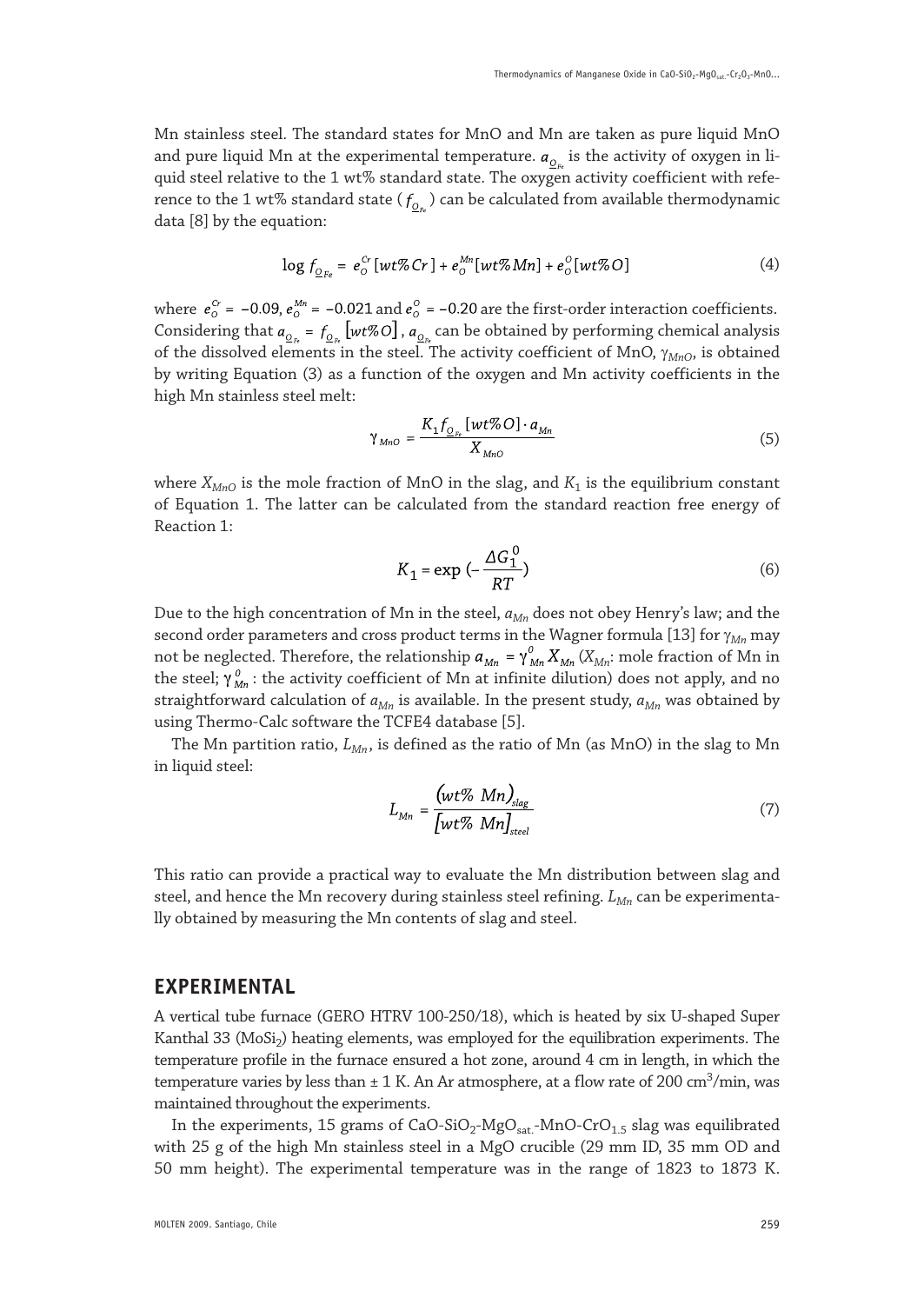The master alloy (cast Ni-free austenitic stainless steel) employed in the present experiments was prepared by melting Fe, Mn and Cr alloys with impurities such as C, Si, Ni, N and Al in a vacuum induction furnace. The chemical composition of this steel is shown in Table 1. The initial slags were prepared from a mixture of reagent-oxide  $SiO<sub>2</sub>$ , MnO, MgO,  $\text{Al}_2\text{O}_3$ , CrO<sub>1.5</sub> and CaO, which were dried at 1273 K for 12 hours. The initial slag compositions for each experimental run are listed in Table 2. 10 wt% MgO is added to each slag to protect the MgO crucible from excessive slag attack. This is the MgO level which corresponds to a typical stainless steel slag composition. The content of MnO in the initial slags varies from 10 to 20 wt%, that of CrO<sub>1.5</sub> from 2 to 10 wt%, and wt%CaO/wt% SiO<sub>2</sub> ratios from 0.5 to 2.0.

|  |  | Table 1: Chemical composition of stainless steel charged in the experiments (in wt%) |  |
|--|--|--------------------------------------------------------------------------------------|--|
|  |  |                                                                                      |  |

| Mn |            | Ni           | . .         |                    | nι<br>__ |  |
|----|------------|--------------|-------------|--------------------|----------|--|
| .  | h/t<br>. . | <br>r o<br>, | <b>U.JL</b> | .<br><br>- - - - - | ററ       |  |

| Exp.<br>No                               | Equilibration<br>time (h)        | Temp. (K)    | Mg0 | Mn0 | Cr <sub>2</sub> O <sub>3</sub> | CaO                          | SiO <sub>2</sub>             | C/S                              |
|------------------------------------------|----------------------------------|--------------|-----|-----|--------------------------------|------------------------------|------------------------------|----------------------------------|
| $1 - 1$<br>$1 - 2$<br>$1 - 3$<br>$1 - 4$ | 10<br>15<br>20<br>$\overline{c}$ | 1873         | 10  | 10  | 10                             | 42.0<br>42.0<br>42.0<br>42.0 | 28.0<br>28.0<br>28.0<br>28.0 | 1,5<br>1,5<br>1,5<br>1,5         |
| $2 - 1$<br>$2 - 2$<br>$2 - 3$            | 30                               | 1873         | 10  | 10  | 10                             | 23.3<br>35.0<br>42.0         | 46.7<br>35.0<br>28.0         | 0, 5<br>$\mathbf{1}$<br>1, 5     |
| $3 - 1$<br>$3 - 2$<br>$3 - 3$<br>$3 - 4$ | 20                               | 1873         | 10  | 10  | 5                              | 25.0<br>37.5<br>45.0<br>50.0 | 50.0<br>37.5<br>30.0<br>25.0 | 0, 5<br>$1\,$<br>1,5<br>2        |
| $4 - 1$<br>$4 - 2$<br>$4 - 3$<br>$4 - 4$ | 20                               | 1873         | 10  | 20  | 5                              | 25.0<br>32.5<br>39.0<br>43.3 | 50.0<br>32.5<br>26.0<br>21.7 | 0, 5<br>$\mathbf{1}$<br>1,5<br>2 |
| $5 - 1$<br>$5 - 2$                       | 20                               | 1873         | 10  | 10  | $\overline{c}$                 | 26.0<br>46.8                 | 52.0<br>31.2                 | 0, 5<br>1,5                      |
| $6 - 1$<br>$6 - 2$                       | 20                               | 1823<br>1853 | 10  | 10  | 5                              | 45.0<br>45.0                 | 30.0<br>30.0                 | 1,5<br>1,5                       |

Table 2: Experimental conditions and initial slag compositions (in wt%)

After equilibration, the MgO crucible was withdrawn from the furnace and the slag and steel were quenched in water. Slag and steel samples were collected. The Cr and Mn contents of the steel samples were determined by inductively coupled plasma atomic emission spectroscopy (ICP-AES), after dissolution of the steel in a mixture of hydrochloric acid and nitric acid (3:1). The total oxygen content in the steel was analyzed by a LECO combustion analyzer. Considering the long slag/metal equilibration time under an Ar atmosphere, it is reasonable to assume that the total oxygen content of the steel equals the dissolved oxygen content (i.e., no remaining oxidic inclusions in the steel). The contents of Ca, Mg, Si, Mn and Cr in the slag phase were determined with ICP-AES after dissolution of samples by an oxidizing fusion method. The salt, consisting of 0.2 g of slag mixed with 1 g NaOH and 2 g Na<sub>2</sub>O<sub>2</sub>, was fused in a glassy carbon crucible. The molten material was then dissolved in HCl (3:5).

Preliminary experiments were performed for the determination of the required equilibration time. Equilibrium was approached by transfer of Mn from steel to slag and Cr from slag to steel. A mixture of 42 wt% CaO-28 wt%  $SiO_2$ -10 wt% MgO-10 wt%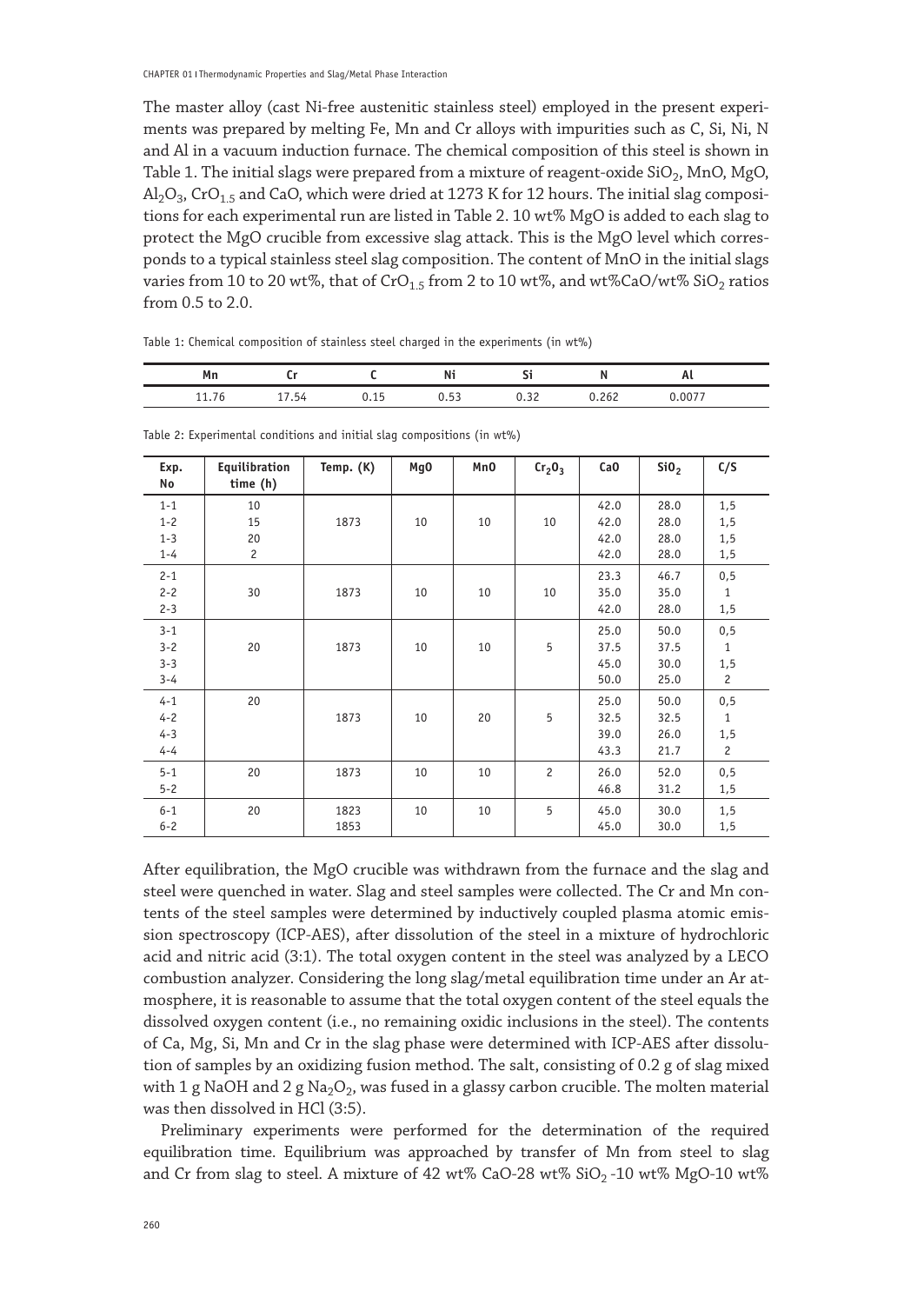MnO-10 wt% CrO<sub>1.5</sub> was equilibrated with stainless steel for various durations (2 to 20 hours) at 1873 K, and subsequently quenched to room temperature. The results indicated that equilibrium was attained within 15 hours. On the basis of this observation, an equilibration time of 20 hours was chosen for all equilibration runs reported in this paper.

# **RESULTS AND DISCUSSION**

The equilibrium compositions of slag and steel, and the distribution ratios  $L_{Mn}$  as determined after the equilibration experiments are summarized in Table 3. The *LMn* at 1873 K is shown in Figure 1 as a function of slag basicity. The latter is defined as B = {(wt% CaO) + (wt% MgO)}/(wt% SiO<sub>2</sub>). The value of  $L_{Mn}$  decreases with increasing slag basicity, indicating that the Mn content in the steel phase increases as the basicity of the slag increases. This observation is in agreement with the data reported by Morales and Fruehan [7], and Jung *et al.* [3] on the Mn equilibrium between molten iron and CaO-SiO<sub>2</sub>- $MgO<sub>sat</sub>$ -MnO-FeO<sub>t</sub>-P<sub>2</sub>O<sub>5</sub> slags at 1873 K, which reveal a similar trend. The influence of B on *LMn* indicates that MnO behaves as a basic oxide under the present conditions. The *aMn* was calculated with Thermo-Calc. Figure 2 shows the dependence of  $a_{Mn}$  on  $X_{Mn}$  in liquid steel at 1873 K in the concentration range  $4.2 \leq [wt\% Mn] \leq 10.6$ . A slightly positive departure from Raoultian solution behavior was found for Mn in the molten Fe-Mn-Cr alloys. Apparently, Mn shows a similar thermodynamic behavior as in the Fe-Mn binary system.

| Exp. No | Contents in steel |        |                          |                 | Contents in slag (wt%) |                                |                 |                  |      |      |
|---------|-------------------|--------|--------------------------|-----------------|------------------------|--------------------------------|-----------------|------------------|------|------|
|         | wt% Mn            | wt% Cr | ppm 0                    | Mg <sub>0</sub> | Mn0                    | Cr <sub>2</sub> O <sub>3</sub> | Ca <sub>0</sub> | SiO <sub>2</sub> | B*   |      |
| $1 - 1$ | 7.8               | 18.1   | $\overline{\phantom{a}}$ | 11.8            | 14.8                   | 5.3                            | 40.4            | 26.0             | 2.01 | 1.47 |
| $1 - 2$ | 7.2               | 17.6   | 126.2                    | 13.8            | 14.5                   | 4.3                            | 39.0            | 26.2             | 2.02 | 1.56 |
| $1 - 3$ | 6.9               | 19.2   | 134.7                    | 15.2            | 13.7                   | 5.7                            | 39.2            | 24.6             | 2.21 | 1.54 |
| $1 - 4$ | 9.9               | 17.5   | 154.1                    | 12.1            | 14.5                   | 9.0                            | 41.5            | 27.1             | 1.98 | 1.13 |
| $2 - 1$ | 5.8               | 20.2   | 103.0                    | 36.7            | 11.2                   | 1.8                            | 10.8            | 37.7             | 1.26 | 1.50 |
| $2 - 2$ | 4.2               | 20.0   | 60.6                     | 8.9             | 8.7                    | 0.6                            | 33.2            | 48.6             | 0.87 | 1.60 |
| $2 - 3$ | 4.8               | 20.1   | 119.7                    | 12.6            | 9.4                    | 1.1                            | 38.8            | 37.9             | 1.36 | 1.52 |
| $3 - 1$ | 5.1               | 20.2   | 67.5                     | 25.3            | 8.2                    | 0.7                            | 28.5            | 37.3             | 1.44 | 1.25 |
| $3 - 2$ | 5.7               | 20.7   | 80.7                     | 23.0            | 10.3                   | 1.6                            | 27.6            | 36.6             | 1.38 | 1.40 |
| $3 - 3$ | 7.3               | 19.4   | 100.3                    | 12.2            | 10.6                   | 2.1                            | 43.3            | 29.2             | 1.90 | 1.12 |
| $3 - 4$ | 8.3               | 19.8   | 68.3                     | 13.4            | 8.7                    | 2.5                            | 46.9            | 27.7             | 2.18 | 0.81 |
| $4 - 1$ | 6.1               | 19.6   | 92.8                     | 22.2            | 11.5                   | 1.8                            | 26.8            | 37.7             | 1.30 | 1.46 |
| $4 - 2$ | 7.7               | 19.5   | 95.2                     | 16.8            | 13.0                   | 1.7                            | 30.3            | 36.8             | 1.28 | 1.31 |
| $4 - 4$ | 8.7               | 19.6   | 140.2                    | 15.9            | 12.6                   | 3.0                            | 43.1            | 24.9             | 2.37 | 1.12 |
| $5 - 1$ | 6.5               | 19.2   | 51.3                     | 24.7            | 8.4                    | 0.6                            | 26.6            | 39.6             | 1.30 | 1.00 |
| $5 - 2$ | 10.6              | 18.6   | 47.0                     | 10.7            | 7.5                    | 0.9                            | 48.2            | 31.9             | 1.85 | 0.55 |
| $6 - 1$ | 9.2               | 19.8   | 98.2                     | 11.4            | 8.0                    | 1.4                            | 46.6            | 31.4             | 1.85 | 0.67 |
| $6 - 2$ | 8.4               | 19.5   | 141.0                    | 12.2            | 8.8                    | 1.8                            | 44.5            | 30.8             | 1.84 | 0.81 |

Table 3: Chemical compositions of steel and slag phase, and distributions of chromium and manganese between steel and slag after experiments

 $* B = (wt\%Mq0 + wt\%Ca0)/wt\%Si0$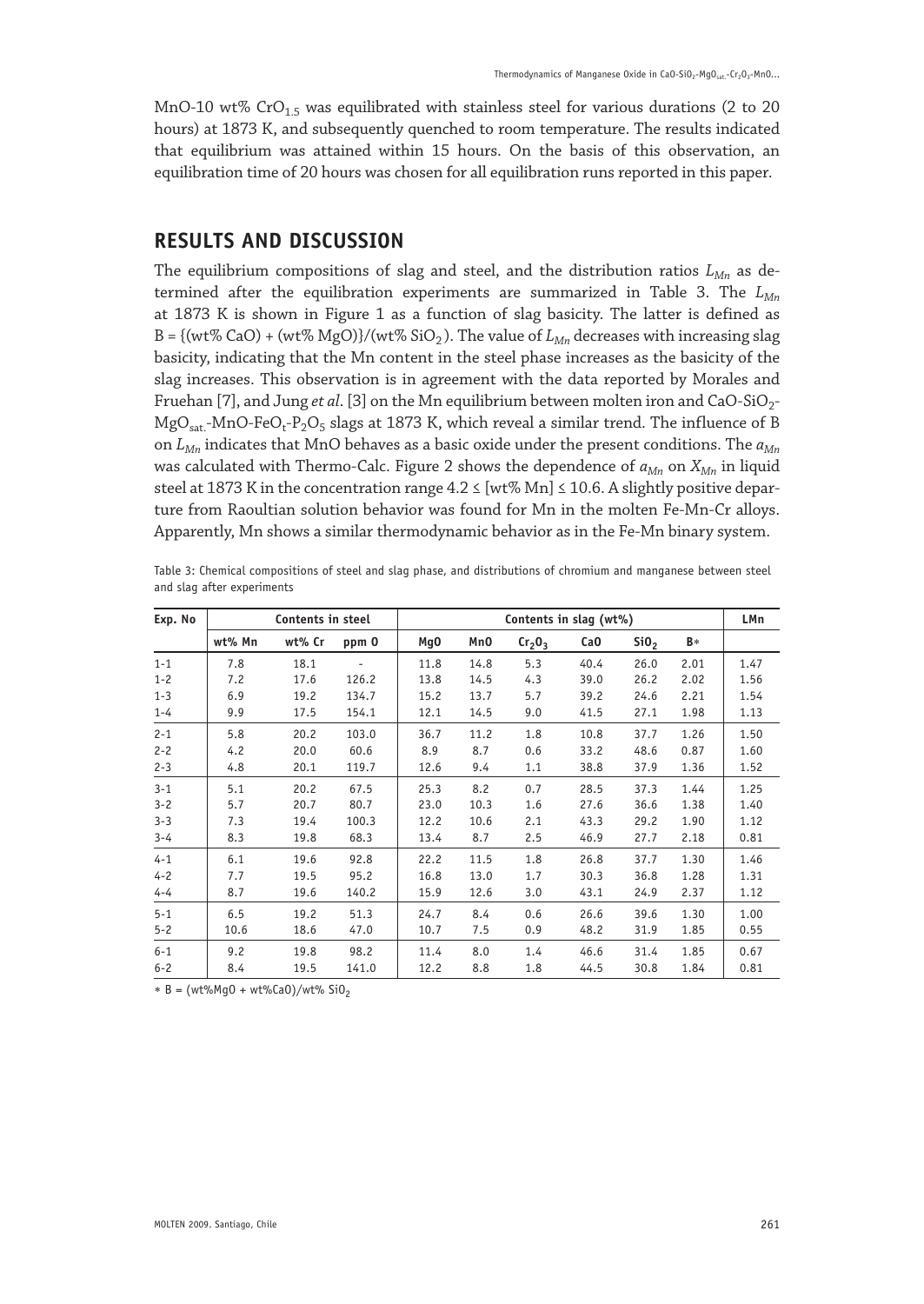

Figure 1: L*Mn* as a function of slag basicity *B* (see also Table 3)

By inserting the calculated  $a_{Mn}$  in Equation 5,  $γ_{MnO}$  and  $a_{MnO}$  (=  $γ_{MnO}X_{MnO}$ ) could be obtained for each experimental run. Figure 3 shows the variation of  $a_{MnO}$  as a function of  $X_{MnO}$  in the slags. Data from Morales and Fruehan [7] for CaO-SiO<sub>2</sub>-MgO<sub>sat.</sub>-MnO-FeO<sub>t</sub>- $P_2O_5$  slags, and from Ding and Eric [1] for CaO-SiO<sub>2</sub>-MgO.-MnO slags are also shown in this Figure. It is clear that  $a_{MnO}$  increases with increasing  $X_{MnO}$ . This observation can be attributed to an increase in both the concentration of free oxygen and Mn ions, which are not associated with the silicate ions, when  $X_{MnO}$  increases. The increase in  $Mn^{2+}$  ions in the slag breaks down the silicate network structure, causing an increase in the number of free oxygen ions. The latter is reflected as an increase in  $a_{MnO}$ . As seen in Figure 3, the data obtained in the present work do not strongly depart from ideal behavior. This is in general agreement with Ding and Eric [1], who found a slightly positive departure from ideal behavior. In the case of Morales and Fruehan, the values of  $a_{\text{MnO}}$  are higher than in this work, most likely owing to different composition of the investigated slag systems. At higher MnO concentrations, they observed a considerable positive deviation of  $a_{MnO}$  from ideal behavior. For  $X_{MnO}$  > 0.2,  $a_{MnO}$  is close to unity, indicating that the slags they studied were nearly saturated with MnO or another solid phase.



Figure 2: Variation of a<sub>Mn</sub> with X<sub>Mn</sub> in the Fe-Mn-Cr melt at 1873 K. This is calculated with th TCFE4 database of Thermo- Calc.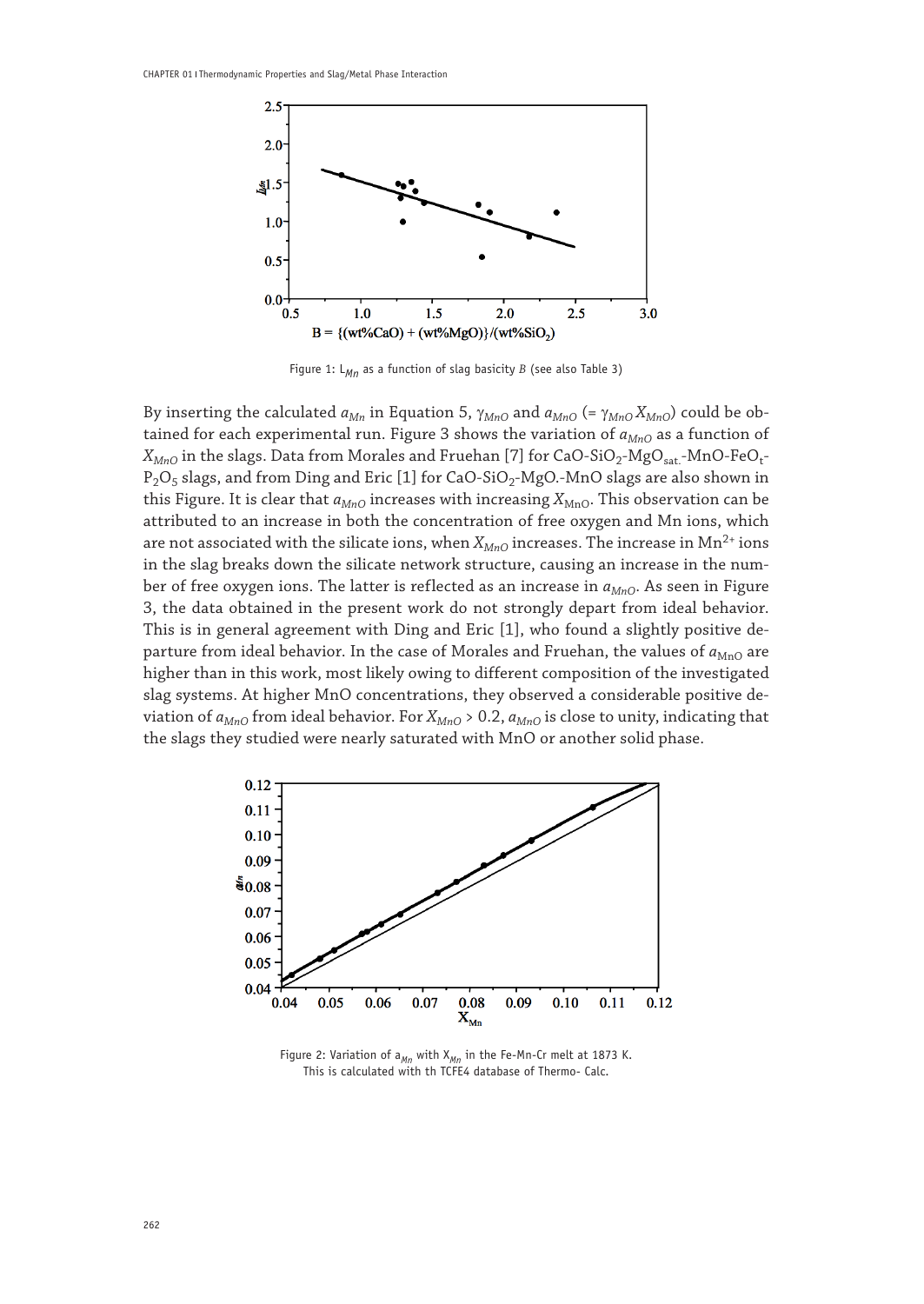

Figure 3: Relation between a<sub>MnO</sub> with X<sub>MnO</sub> at 1873 K. Our results are shown together with those of Morales (Ar atmosphere) and Ding ( $p_{02} = 7.89 \cdot 10^{-7}$  atm)

It was found, similar to the behavior of MnO in ferromanganese slags, that the concentration of MnO in the present slag system  $(CaO-SiO<sub>2</sub>-MgO<sub>sat</sub>-MnO-CrO<sub>1.5</sub>)$ influences its own activity coefficient as depicted in Figure 4. In the MnO concentration range under investigation (7.5  $\leq$  (wt%MnO)  $\leq$  15),  $\gamma_{\text{MnO}}$  increases as the concentration increases. This observation is in agreement with the results reported by Craig and Dippenaar [2] for CaO-SiO<sub>2</sub>-MnO-CrO<sub>x</sub> slags and by Ding and Eric [1] for CaO-SiO<sub>2</sub>-MgO-MnO slags. The results of Suito *et al.* [10] and Morales *et al.* [7] for ferromanganese slags are also plotted. There is considerable scatter in those data. The value of γ<sub>*MnO*</sub> in the present work lies just below the lower limit of the other data. Activity coefficients of MnO are shown in Figure 5 as a function of slag basicity *B* at 1873 K together with a line obtained using linear regression. There is some scatter in Figure 5. However, it is clear that  $\gamma_{\text{MnO}}$  increases as the basicity increases. According to slag theory, the reason is attributed to the preferential association of  $Ca^{2+}$  and  $Mg^{2+}$  ions with silicate anions  $[1, 2]$ , compared to metal ions, such as  $Mn^{2+}$  ions. As a result, an increase in the amount of  $Ca^{2+}$  and  $Mg^{2+}$  ions due to a higher slag basicity decreases the degree of association of  $Mn^{2+}$  ions and increases the proportion of free  $O<sup>2-</sup>$  anions. Hence, the activity coefficient of MnO increases.



Figure 4: Variation of γ<sub>MnO</sub> with the MnO content in the slag at 1873 K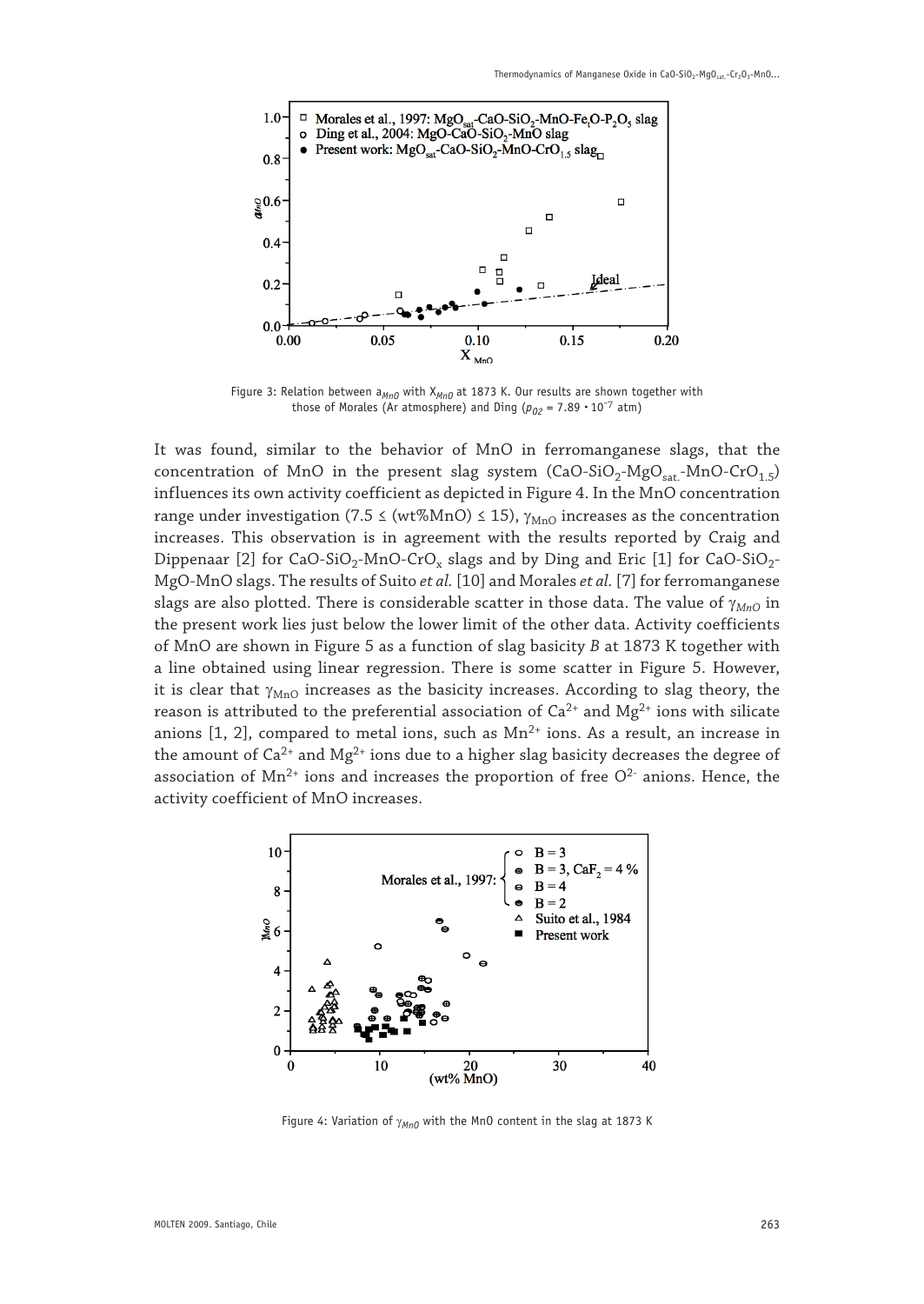

Figure 5: Variation of γ<sub>MnO</sub> with the basicity B of  $CaO-SiO<sub>2</sub>-MgO<sub>sat</sub>-MnO-CrO<sub>1.5</sub> slags at 1873 K$ 

In the case of ferromanganese slags, other authors [1] suggested that the increase continues until reaching a maximum value at certain basicity, after which the value of γ<sub>*MnO*</sub> remains constant. In order to prevent the oxidation loss of Mn from steel to slag,  $a_{MnO}$  must be maximized without increasing the concentration of MnO in the slag. Consequently, it is a key point that basic slags in which γ<sub>MnO</sub> is high, should be used to optimize the Mn yield during high Mn stainless steel production.

The effect of temperature on  $L_{Mn}$  at more or less constant basicity (B = 1.84~1.90) is shown in Figure 6. As temperature increases from 1823 to 1873 K, the value of  $L_{Mn}$ increases considerably. This can be understood by the fact that reaction (1) is highly exothermic. Hence the operational temperature is critically important for the manganese recovery. Manganese losses can be minimized by limiting the steel refining temperature.



# **SUMMARY AND CONCLUSIONS**

The Mn and Cr equilibria between high Mn stainless steelmaking slag  $(CaO-SiO<sub>2</sub> MgO<sub>sat</sub>$ -MnO-CrO<sub>1.5</sub>) and Fe-Cr-Mn stainless steel were investigated under an Ar atmosphere at temperatures ranging from 1823 to 1873 K. *L<sub>Mn</sub>* was determined as a function of slag composition. The behavior of MnO in the slag was studied based on the combination of experimental observations and thermodynamic calculations. The findings in this work are summarized as follows: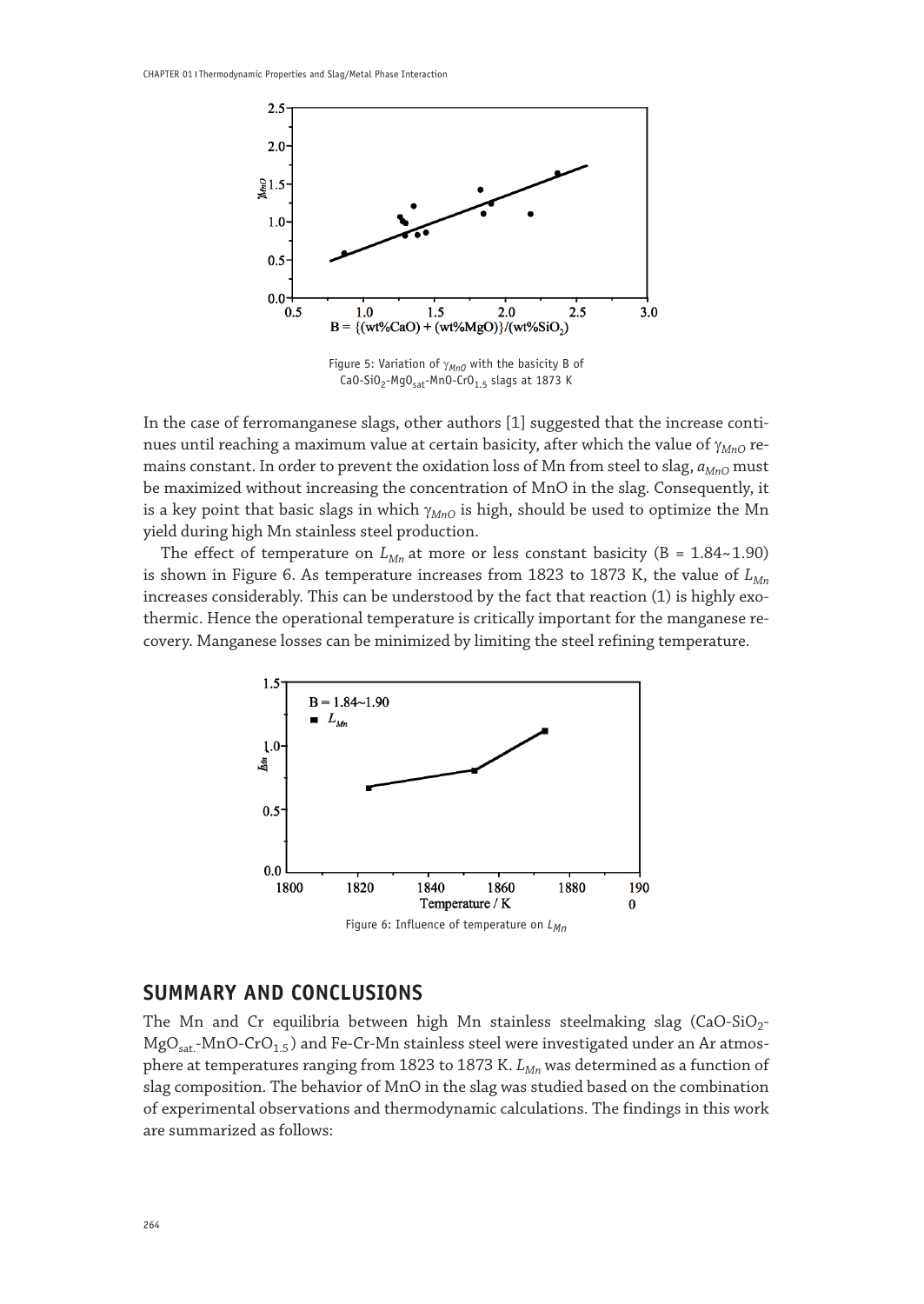- 1. With increasing slag basicity,  $L_{Mn}$  decreases. This is because the elevated slag basicity leads to higher values of  $\gamma_{\text{MnO}}$  in the slags.
- 2. MnO behaves as a basic oxide in the CaO-SiO<sub>2</sub>-MgO<sub>sat</sub>-MnO-CrO<sub>1.5</sub> slags.  $a_{MnO}$ shows a slightly positive departure from ideality. Similar to the behavior of MnO in ferromanganese slags,  $\gamma_{MnO}$  increases as the MnO concentration increases in the present concentration range (7.5  $\leq$  (wt%MnO)  $\leq$  15). An increase in slag basicity would lead to an increase in the concentration of  $(Mn^{2+})$  ions not associated with the silica network, thereby increasing  $\gamma_{\rm MnO}$  in the slag.
- 3. Mn oxidation loss from steel to slag inevitably occurs under the present experimental conditions. To optimize the Mn recovery in the high Mn stainless steel production, a basic slag is recommended, with a high value of  $\gamma_{\rm MnO}$ .
- 4. As temperature increases from 1823 to 1873 K, the value of  $L_{Mn}$  increases considerably. Therefore, the operational temperature is of critical importance for the Mn recovery. High manganese losses can be minimized by limiting the steel refining temperature.

# **ACKNOWLEDGMENTS**

The authors would like to thank Heraeus Electro-Nite for the total oxygen measurements. This work was performed with the financial support of ArcelorMittal Research Industry Gent (OCAS) and the IWT (project No. 040423).

## **REFERENCES**

- **Ding, K. & Eric, R. H.** (2004). *The Thermodynamic Activity of MnO in Stainless Steel Type Slags*. Proc. 7<sup>th</sup> Int. Conf. on Molten Slags, Fluxes and Salts, Cape Town, South Africa, January 25-28, 2004, pp. 25-30. [1]
- **Garbers-Craig, A. M. & Dippenaar, R. J.** (1997). *Activity-Composition Relations of MnO-CrOx-CaO-SiO2-Containing Melts*. Metall. Mater. Trans. B, Vol. 28B (4), pp. 619-624. [2]
- Jung, S. M. (2003). *Equilibria of Manganese and Sulfur between Liquid Iron and CaO-SiO<sub>2</sub>-FetO-MgO-MnO Slags Saturated with 2CaO·SiO2 and MgO*. ISIJ Int., Vol. 43(2), pp. 216-223. [3]
- **Li, H., Morris, A. E. & Robertson, D. G. C.** (1998). *Thermodynamic Model for MnO-Containing Slags and Gas Slag-Metal Equilibrium in Ferromanganese Smelting*. Metall. Mater. Trans. B, Vol. 29B(6), pp. 1181-1191. [4]
- **Lee, B. J.** (1993). *A Thermodynamic Evaluation of the Cr-Mn and Fe-Cr-Mn Systems*. Metall. Trans. A, Vol. 24 A (9), pp.1919-1933. [5]
- **Menzel, J., Kirschner, W. & Stein, G.** (1996). *High Nitrogen Containing Ni-free Austenitic Steels for Medical Applications*. ISIJ Int., Vol. 36(7), pp. 893-900. [6]
- **Morales, A. T. & Fruehan, R. J.** (1997). *Thermodynamics of MnO, FeO, and Phosphorus in Steelmaking Slags with High MnO Contents*. Metall. Mater. Trans. B, Vol. 28B(6), pp. 1111-1118. [7]
- **Ohta, H. & Suito, H.** (1995). *Activity of MnO in CaO-SiO<sub>2</sub>-Al<sub>2</sub>O<sub>3</sub>-MnO(< 10 Pct)-Fe<sub>r</sub>O(<3 Pct) Slags Saturated with Liquid Iron*. Metall. Mater. Trans. B, Vol. 26B(2), pp. 295-303. [8]
- **Ohta, H. & Suito, H.** (2003). *Thermodynamics of Aluminum and Manganese Deoxidation Equilibria in Fe-Ni and Fe-Cr Alloys*. ISIJ Int. Vol. 43(9), pp. 1301-1308. [9]